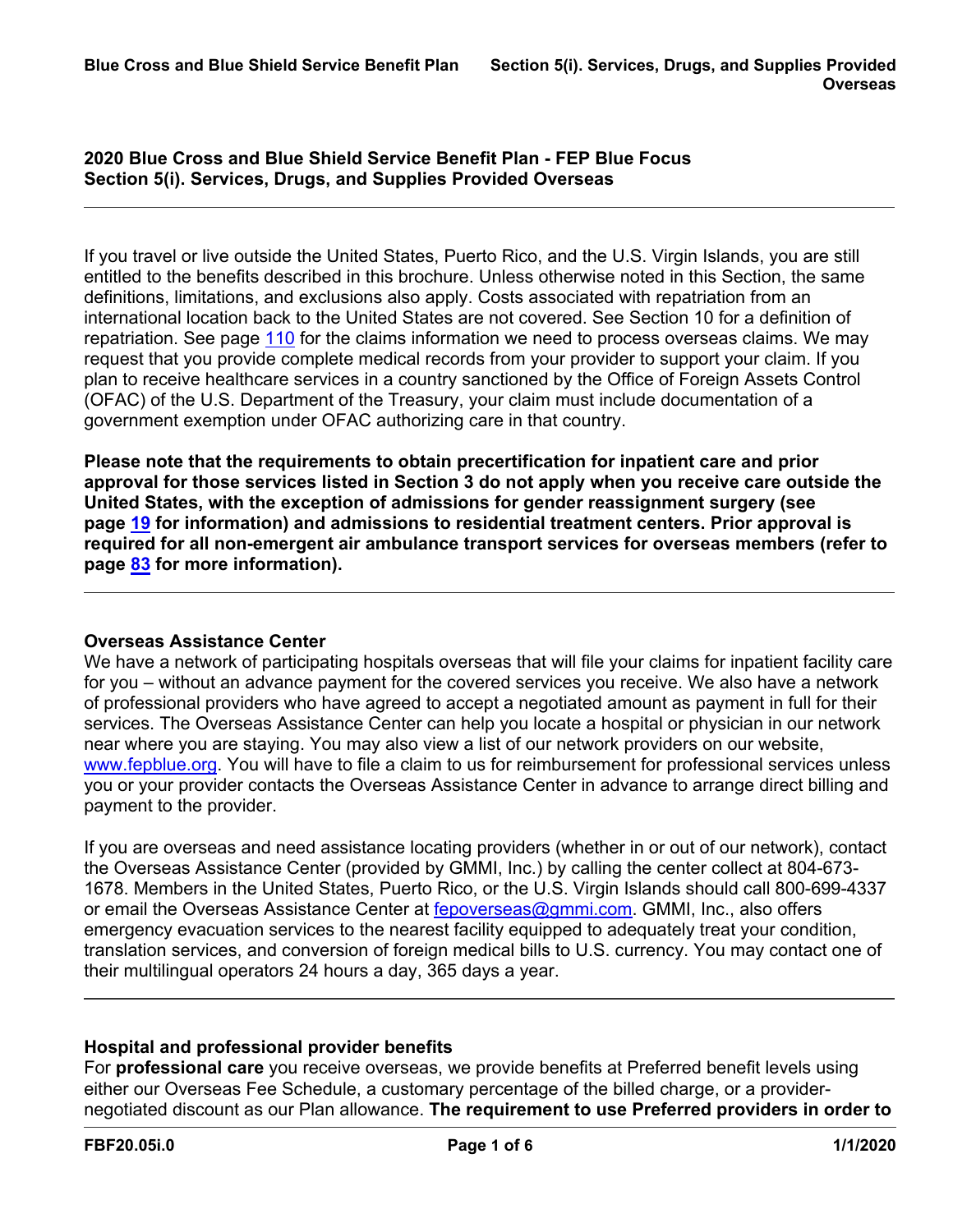### **receive benefits does not apply when you receive care outside the United States, Puerto Rico, and the U.S. Virgin Islands.**

When the Plan allowance is based on the Overseas Fee Schedule, you pay any difference between our payment and the amount billed, in addition to any applicable coinsurance and/or copayment amounts. You must also pay any charges for noncovered services, any applicable deductible, coinsurance and/or copayments. When the Plan allowance is a provider-negotiated discount, you are only responsible for any applicable deductible, coinsurance and/or copayment. You must also pay any charges for noncovered services.

For **inpatient facility care** you receive overseas, we provide benefits at the Preferred level **without member cost-share**, for admissions to a DoD facility, or when the Overseas Assistance Center (provided by GMMI, Inc.) has arranged direct billing or acceptance of a guarantee of benefits with the facility.

For **outpatient facility care** you receive overseas, we provide benefits at the Preferred level after you pay the applicable copayment, deductible, and/or coinsurance.

For **transport services** you receive overseas, we provide benefits for transport services to the nearest hospital equipped to adequately treat your condition when the transport services are medically necessary. We provide benefits as described in Section 5(c) and Section 5(d). Benefits are not available for costs associated with transportation to other than the closest hospital equipped to treat your condition. You are responsible for applicable deductible and coinsurance and/or copayments. You must also pay any charges for noncovered services.

# **Pharmacy benefits**

For **prescription drugs purchased at overseas pharmacies,** we provide benefits at Preferred benefit levels, using the billed charge as our Plan allowance. You pay the applicable copayment or coinsurance. The calendar year deductible is not applicable when purchasing drugs at pharmacies located overseas. See page [95](a8376318-ebd6-421f-be63-acf8c88376a1_da51508d-799d-4d00-937a-7b1337ffb505.html?v=32493) in Section 5(f) for more information.

# **Overseas claims payment**

Most overseas providers are under no obligation to file claims on behalf of our members. Follow the procedures listed below to file claims for covered services and drugs you receive outside the United States, Puerto Rico, and the U.S. Virgin Islands. **You may need to pay for the services at the time you receive them and then send a claim to us for reimbursement.** We will provide translation and currency conversion services for your overseas claims.

# **Filing overseas claims**

To file a claim for covered hospital and professional provider services received outside the United States, Puerto Rico, and the U.S. Virgin Islands, send us a completed FEP Overseas Medical Claim Form, by mail, fax, or internet, along with itemized bills from the provider. In completing the claim form, indicate whether you want to be paid in U.S. dollars or in the currency reflected on the itemized bills,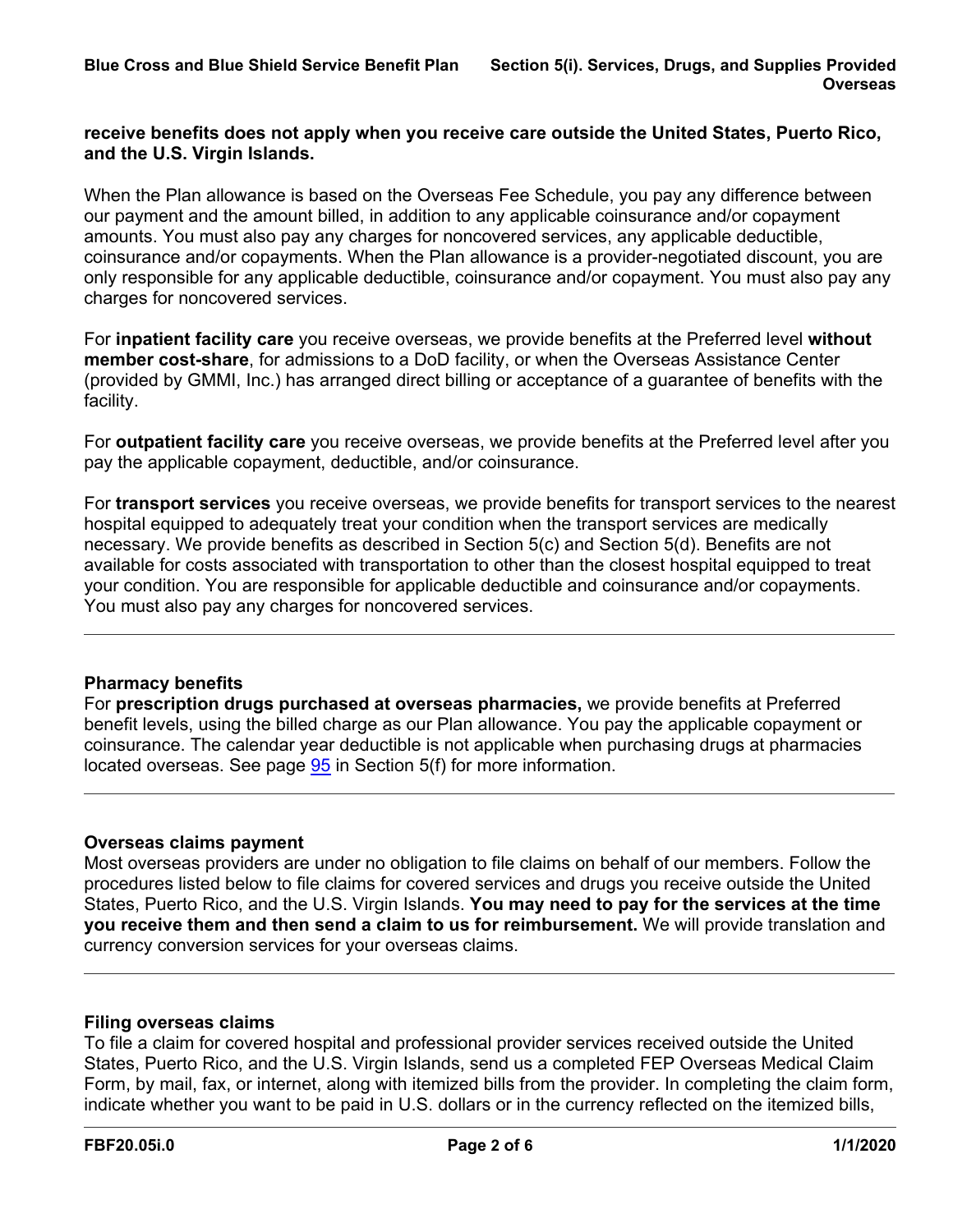and if you want to receive payment by check or bank wire. Use the following information to mail, fax, or submit your claim electronically:

- 1. Mail: Federal Employee Program, Overseas Claims, P.O. Box 260070, Pembroke Pines, FL 33026.
- 2. Fax: 001-954-308-3957. Be sure to first dial the AT&T Direct Access Code of the country from which you are faxing the claim.
- 3. Internet: Go to the MyBlue portal on [www.fepblue.org](http://www.fepblue.org/). If you are already a registered MyBlue portal user, click on the "Health Tools" menu and, in the "Get Care" section, select "Submit Overseas Claim" and follow the instructions for submitting a medical claim. If you are not yet a registered user, go to MyBlue, click on the "Sign Up" link, and register to use the online filing process.

If you have questions about your medical claims, call us at 888-999-9862, using the AT&T Direct Access Code of the country from which you are calling, or email us through our website ([www.fepblue.org](http://www.fepblue.org/)) via the MyBlue portal. You may also write to us at: Mailroom Administrator, FEP Overseas Claims, P.O. Box 14112, Lexington, KY 40512-4112. You may obtain Overseas Medical Claim Forms from our website, by email at [fepoverseas@gmmi.com](mailto:fepoverseas@gmmi.com) or from your Local Plan.

# **Filing a claim for pharmacy benefits**

Drugs purchased overseas must be the equivalent to drugs that by Federal law of the United States require a prescription. To file a claim for covered drugs and supplies you purchase from pharmacies outside the United States, Puerto Rico, and the U.S. Virgin Islands, send us a completed FEP Retail Prescription Drug Overseas Claim Form, along with itemized pharmacy receipts or bills. The timely filing for overseas pharmacy claims is limited to one year from the prescription fill date. Use the following information to mail, fax, or submit your claim electronically:

- 1. Mail: Blue Cross and Blue Shield Service Benefit Plan Retail Pharmacy Program, P.O. Box 52057, Phoenix, AZ 85072-2057.
- 2. Fax: 001-480-614-7674. Be sure to first dial the AT&T Direct Access Code of the country from which you are faxing the claim.
- 3. Internet: Go to the MyBlue portal on [www.fepblue.org](http://www.fepblue.org/). If you are already a registered MyBlue portal user, click on the "Health Tools" menu and, in the "Get Care" section, select "Submit Overseas Claim" and follow the instructions for submitting a pharmacy claim. If you are not yet a registered user, go to MyBlue, click on the "Sign Up" link, and register to use the online filing process.

Send any written inquiries concerning drugs you purchase overseas to: Blue Cross and Blue Shield Service Benefit Plan Retail Pharmacy Program, P.O. Box 52057, Phoenix, AZ 85072-2057. You may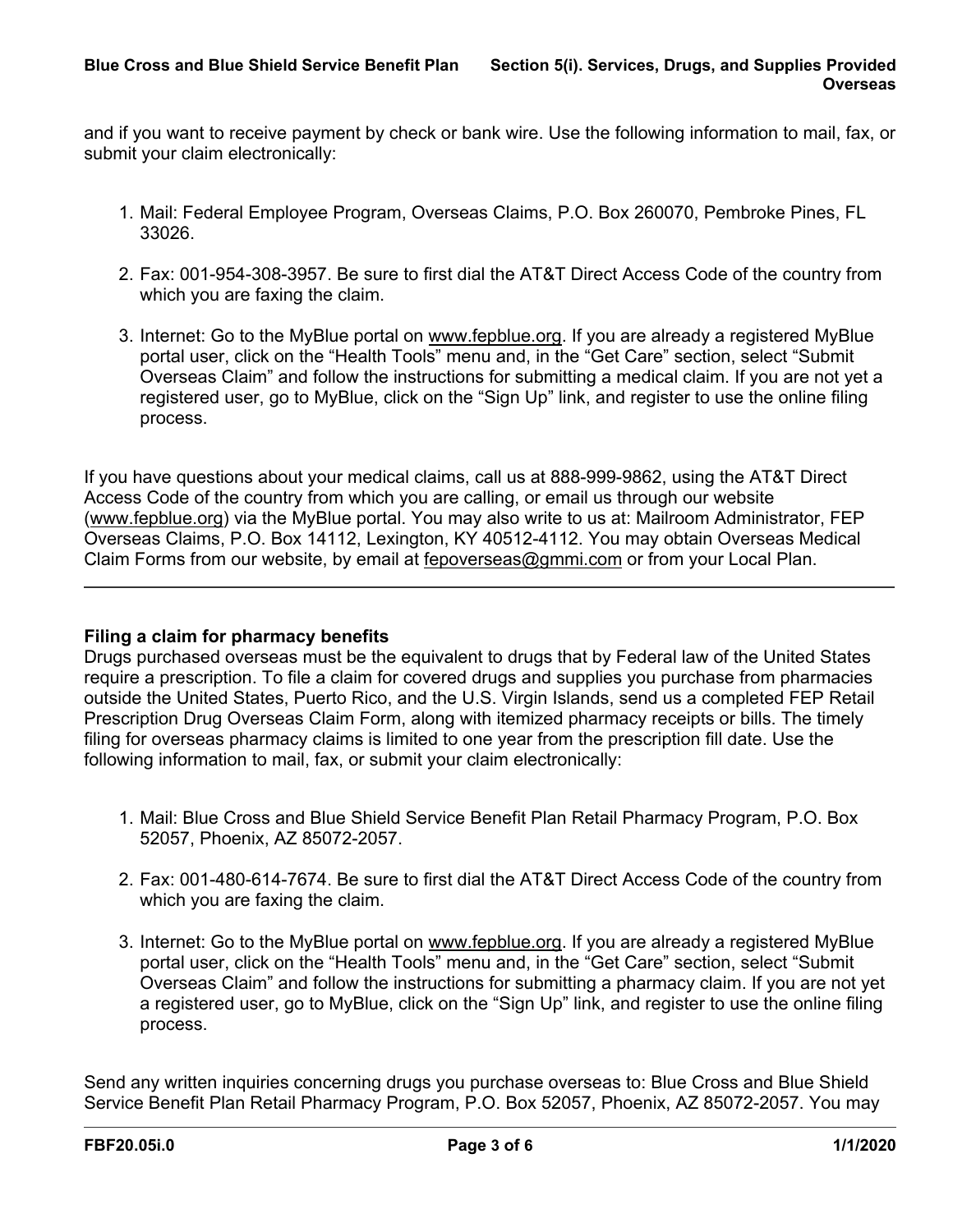obtain FEP Retail Prescription Drug Overseas Claim forms for your drug purchases by visiting our website, [www.fepblue.org](http://www.fepblue.org/), by writing to the address above, or by calling us at 888-999-9862, using the AT&T Direct Access Code of the country from which you are calling.

While overseas, you may be able to order your prescription drugs through our Specialty Drug Pharmacy Program as long as all of the following conditions are met:

- Your address includes a U.S. ZIP code (such as with APO and FPO addresses and in U.S. territories),
- The prescribing physician is licensed in the United States, Puerto Rico, or the U.S. Virgin Islands, and has a National Provider Identifier (NPI), and
- Delivery of the prescription is permitted by law and is in accordance with the manufacturer's guidelines.

See Section 5(f) for more information about Preferred retail pharmacies with online ordering and delivery options, and the Specialty Drug Pharmacy Program.

Note: In most cases, temperature-sensitive drugs cannot be sent to APO/FPO addresses due to the special handling they require.

Note: We are unable to ship drugs, through our Specialty Drug Pharmacy Program, to overseas countries that have laws restricting the importation of prescription drugs from any other country. This is the case even when a valid APO or FPO address is available. If you are living in such a country, you may obtain your prescription drugs from a local overseas pharmacy and submit a claim to us for reimbursement by faxing it to 001-480-614-7674 or filing it via our website at [www.fepblue.org/myblue.](http://www.fepblue.org/myblue)

services drugs supplies abroad overseas travel outside international repatriation foreign assets control documentation inpatient prior precertification United **States**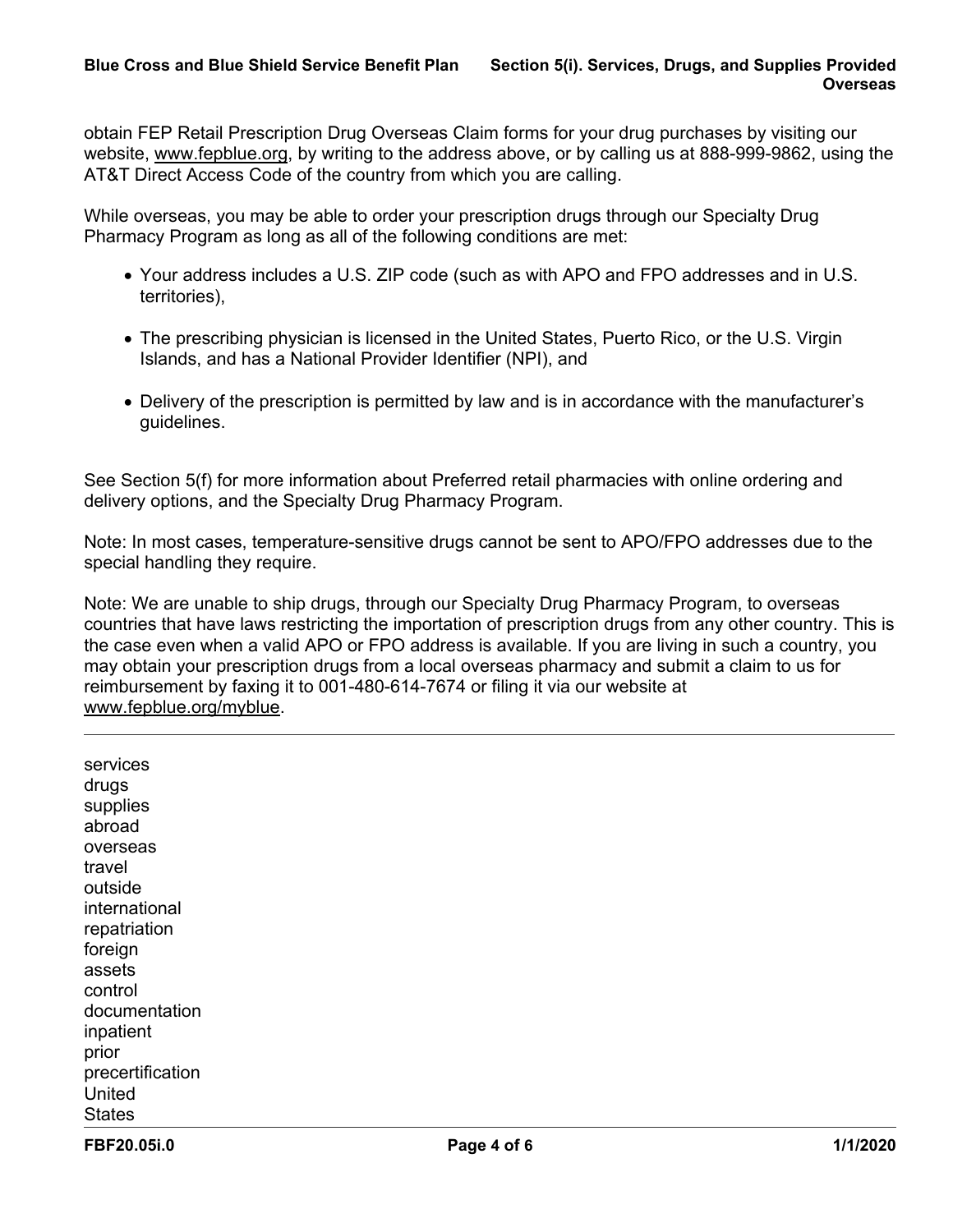gender reassigment surgery residential treatment center nursing non-emergent ambulance Puerto Rico U.S.A. U.S. Virgin Islands fee coinsurance copayments noncovered precentage DoD **GMMI** dental care transport pharmacy prescription reimburse reimbursement claims mail address fax internet online website telephone phone written inquiries provider national identifier NPI medicare temperature-sensitive temperature **OFAC**